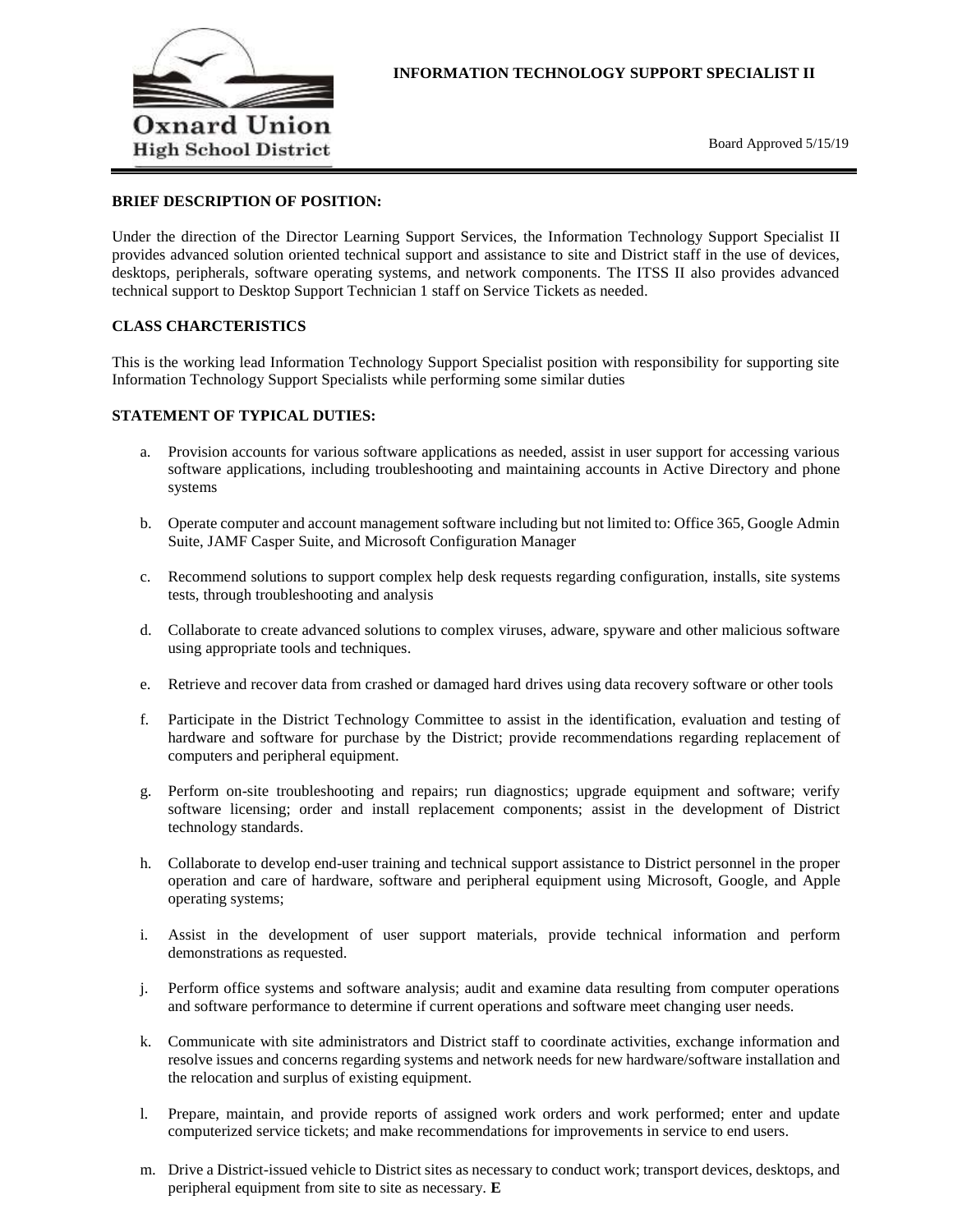- n. Set up, train appropriate staff, and assist in operation of presentation equipment as requested.
- o. Perform other related tasks and assume responsibilities as may be assigned by proper authority.

# **DISTINGUISHING CHARACTERISTICS**

Employees in the Information Technology Support Specialist II classification will be in ongoing, continuous contact with district users conveying information regarding District software, hardware, computers and peripheral equipment. They provide advanced solutions to a variety of technical services in the installation, configuration, diagnosis and repair, and user support of computer hardware, software, local and wide area networks and peripheral equipment Members of this classification may be assigned to provide universal District support or to provide dedicated support to a specific school site or sites, or a specific District department or group of departments. Employees in this position are expected to keep all required certifications current, and to maintain a current level of expertise in evolving technologies via ongoing study and training.

## **KNOWLEDGE & ABILITIES:**

Knowledge of:

- Advanced principles of LANs, telecommunication systems, related software, desktops, devices, and peripheral equipment
- Materials, methods and tools used in the operation, maintenance and repair of computer hardware, software and peripherals.
- Advanced principles and techniques of systems analysis
- Interpersonal skills using tact, patience and courtesy.
- Oral and written communication skills.
- Record-keeping and basic report preparation techniques.

Ability to:

- Install, maintain and configure LANs, computer hardware, unified communications, peripherals and software applications systems.
- Add and remove user accounts appropriately in Active Directory, provision accounts for various software applications,
- Advanced diagnostics and repair of desktops, devices, peripherals and network equipment.
- Operate a variety of tools and equipment utilized in the operation and repair of computer systems.
- Provide advanced solution oriented technical support and assistance to site and District staff in the use of devices, desktops, peripherals, software operating systems, and network components.
- Provide advanced technical support to Desktop Support Technician 1 staff on Service Tickets as needed.
- Provide information and assistance to district staff members in a helpful, courteous and timely manner.
- Observe legal and defensive driving practices.
- Communicate effectively both orally and in writing.
- Diagnose and repair network-cabling systems.
- Read and utilize technical manuals.
- Operate a keyboard at a corrected rate of 30 words per minute.
- Update and maintain a variety of files and records accurately.
- Work independently and exercise initiative and good judgment.
- Transport equipment of up to 50 lbs. and maintain a valid California Driver's License.
- Prioritize and complete work with many interruptions.
- Meet schedules and time lines.

# **PHYSICAL CHARACTERISTICS:**

Must be able to bend, stoop, reach, lift, stand and sit for prolonged periods; see to read fine print; depth perception to file; use hands and fingers to operate office equipment and keyboard; speak clearly; and hear well enough to communicate effectively in person and on the telephone to be able to perform all tasks.

## **WORKING CONDITIONS:**

Office and school environment, subject to occasional noise from computer operation, and visual exposure to computer screens.